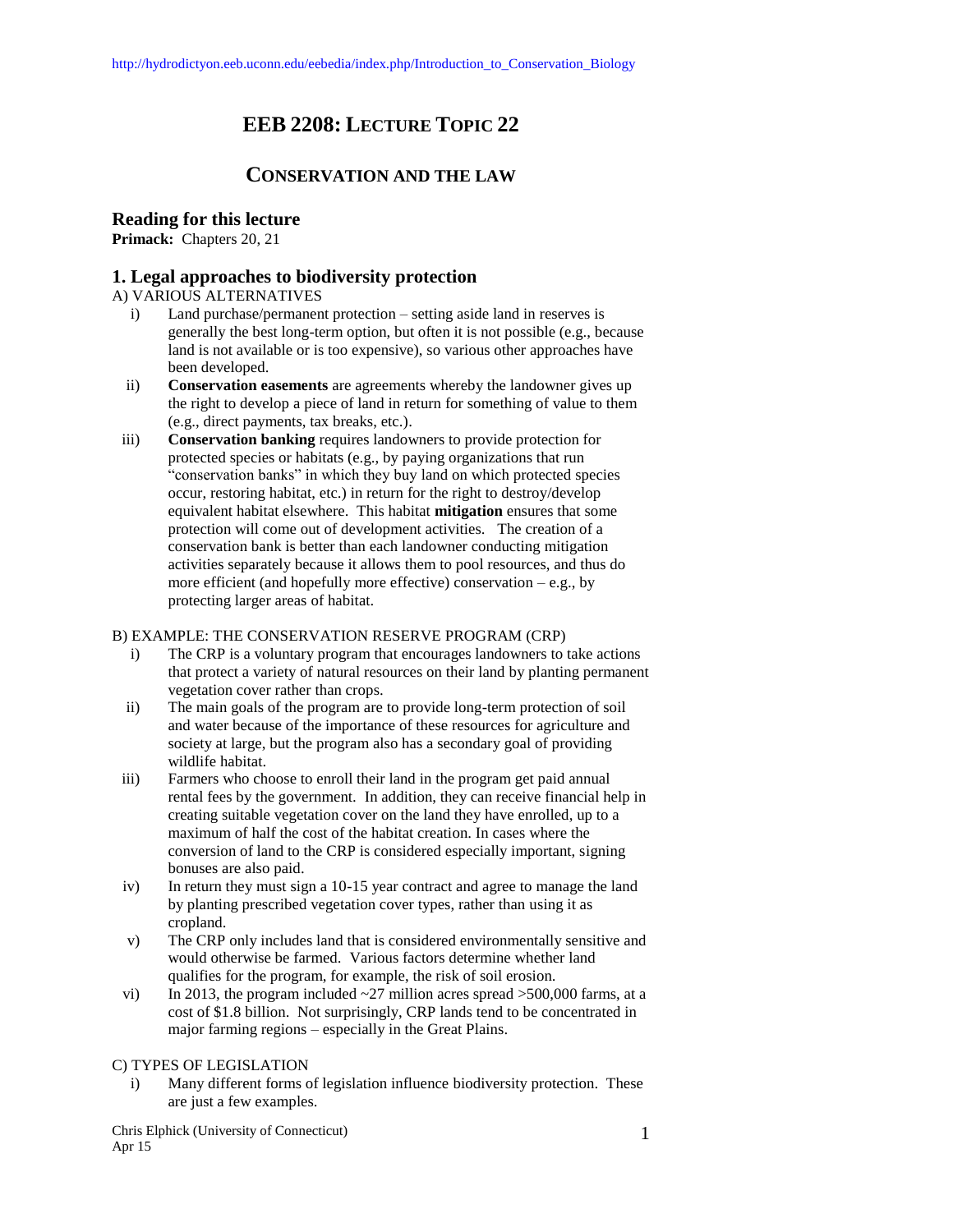- ii) Pollution control. Many "environmental laws" are not really designed with biodiversity conservation in mind. For example, the Clean Water Act and much air pollution legislation were designed with human health as a key focus. Nonetheless, these laws do result in the conservation of natural resources in ways that benefit biodiversity immensely.
- iii) Import/export. All laws that deal with the movement of species across borders affect biodiversity issues, even though many are designed for purposes that have nothing to do with conservation. For example, laws designed to limit the movement of agricultural pests are important in restricting the spread of invasive species. Similarly, import restrictions can reduce the trade in endangered species (more on this in the next lecture).
- iv) Indirect protection. Various other laws also have the effect of creating and protecting wildlife habitat. For example the CRP program described above is part of the U.S. Farm Bill, which is designed to maintain a productive agricultural industry.
- v) Direct species/habitat protection. Finally, there are laws that are specifically designed to protect species. Probably the most important of these in the United States is the Endangered Species Act. Others include the Marine Mammal Protection Act and the Magnuson-Stevens Fishery Conservation and Management Act. In addition to the Federal statutes, many states also have endangered species legislation and other relevant laws.

# **2. The Endangered Species Act**

# A) BACKGROUND

- i) The ESA was first passed in 1973 (under Nixon and with strong bi-partisan support), and subsequently amended in both 1978 and 1982.
- ii) Its main function is to identify and protect species that are threatened with extinction. The endangered species list categorizes species into two groups:
	- **Endangered species** are those considered likely to become extinct in all or a major portion of their range in the near future.
	- **Threatened species** are those that are likely to become Endangered in the near future.
- iii) The law is implemented by the U.S. Fish and Wildlife Service (USFWS) and the NOAA Fisheries Service (also known as the National Marine Fisheries Service or NMFS).

### B) WHAT IS LISTED?

- i) Currently, >2000 species are listed. Of these, >1400 occur in the United States.
- ii) In addition to US species, there are several hundred foreign species listed under the Act. These species are included to provide them with protection because they might be imported into the US.
- iii) The list includes a wide variety of species, from elephants to lichens. But, there are clear biases towards charismatic species. For example, there are many more vertebrates and flowering plants listed than invertebrates.
- iv) The list of foreign species is almost all vertebrates, partly because of what is likely to be imported (although there is also plenty of trade in rare plants, such as orchids).
- v) Check out this sit[e http://ecos.fws.gov/tess\\_public/pub/Boxscore.do](http://ecos.fws.gov/tess_public/pub/Boxscore.do) to see how things break down for yourself (note that these numbers are updated daily so may vary from those given in my lecture).
- vi) These numbers do not include "**candidate species**" (i.e., those that have been proposed for listing, but for which an evaluation has not been completed) or those that are considered "**warranted, but precluded**" (i.e.,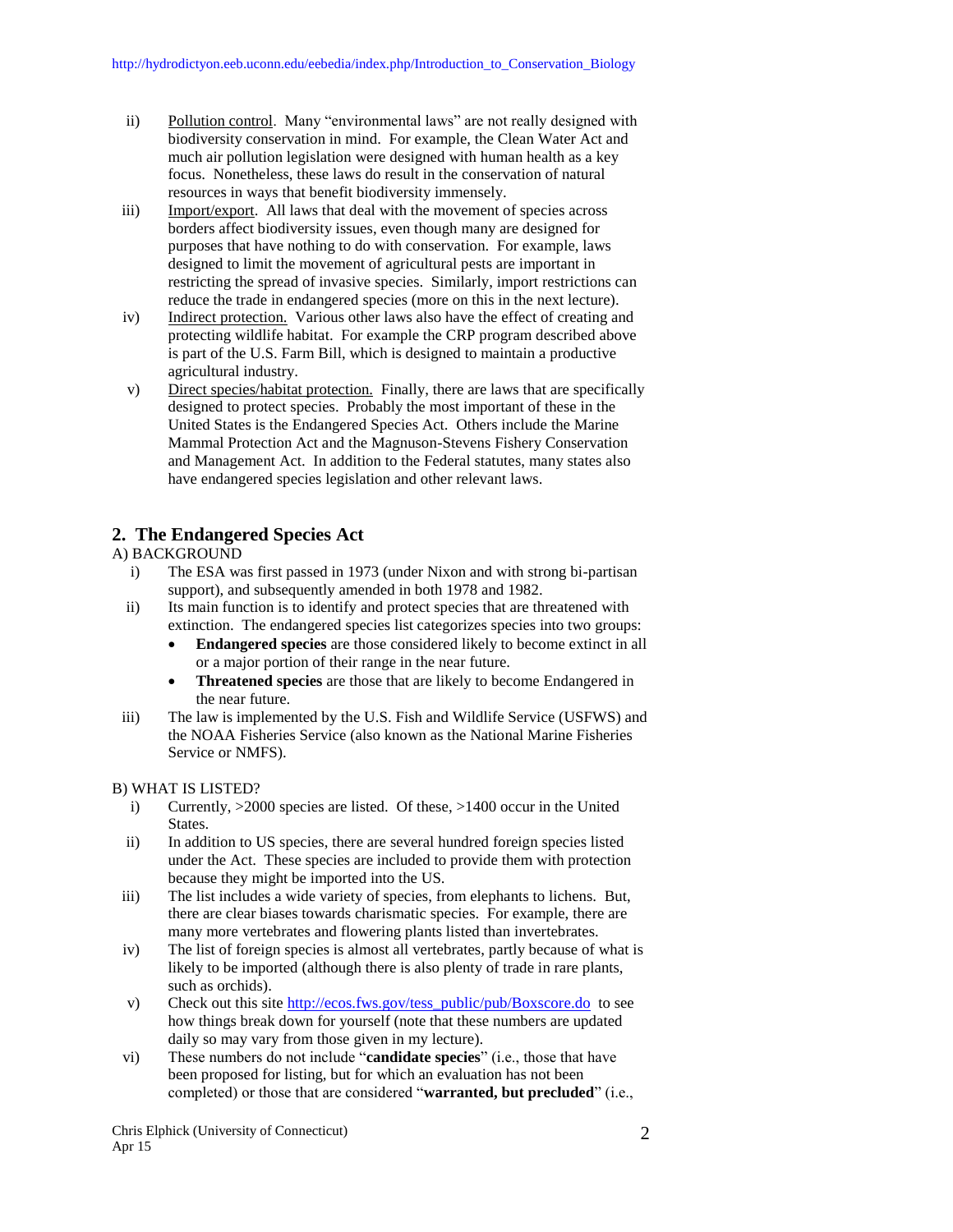the evidence suggests that they deserve to be listed, but they are not a high enough priority to expend limited resources on).

### C) WHAT DOES THE ACT DO?

- i) The ESA requires that government agencies consult with the USFWS or NOAA on any activity that might affect listed species.
- ii) The Act also prevents "take" of listed species on private land, trade in listed species, and damage to their habitats.
- iii) Another key component of the Act is that it requires the agencies to develop recovery plans for listed species. These **recovery plans** need to include explicit recovery goals (e.g., the population size at which the species can be removed from the list), as well as devising a strategy for achieving recovery.

### D) ARGUMENTS AGAINST THE ACT

- i) The ESA has been an extremely controversial piece of legislation, pitting environmentalists against business in many, many battles. Listed below are some of the main arguments that have been used in attempts to weaken or repeal the Act.
- ii) It costs too much. Costs come in two forms. First, the loss of income that could be made from land that is protected. For example, the listing of the northern spotted owl in the Pacific Northwest has resulted in forestry restrictions on 2.8 million hectares of land, with the loss of billions of dollars in lumber revenue. (Though remember that there are many ecosystem services that that land provides in its forested state, and these probably also amount to billions of dollars.) Second, there is the direct cost of recovering species, which can be in the millions of dollars.
- iii) It limits growth.
- iv) It interferes with private land-owner rights.
- v) It doesn't work. (see (G) below)

### F) MAKING COMPROMISES

- i) Various compromises have been introduced to overcome some of the problems described above, especially those that impose extremely stringent restrictions on business activities.
- ii) One of the most important compromises has been the advent of Habitat Conservation Plans (HCPs). These were introduced in the 1982 amendment to the Act and were designed to preempt some of the difficulties that arise when species are listed.
- iii) The basic idea is that plans are created that allow for development in certain areas, but that also ensure that protection occurs elsewhere (frequently these plans are made at a fairly large regional scale  $-e.g.,$  the scale of entire counties). These plans apply both to listed species and sometimes also to species that could be listed in the future. This second group of species is important because one potential benefit of these plans is to protect these species before they become listed (and prevent the need for listing), so as to avoid all the restrictions that come into play after listing.
- iv) The development of HCPs involves input from business and political interests as well as biologists. One important benefit to business is that, in return for their cooperation in ensuring that there are sufficient protected areas, they may receive assurances that limit their liability (both legal and financial) in future actions concerning listed species.
- v) Since they were introduced, 100s of HCPs have been approved, covering tens of millions of ha of land and providing protection for 100s of species.